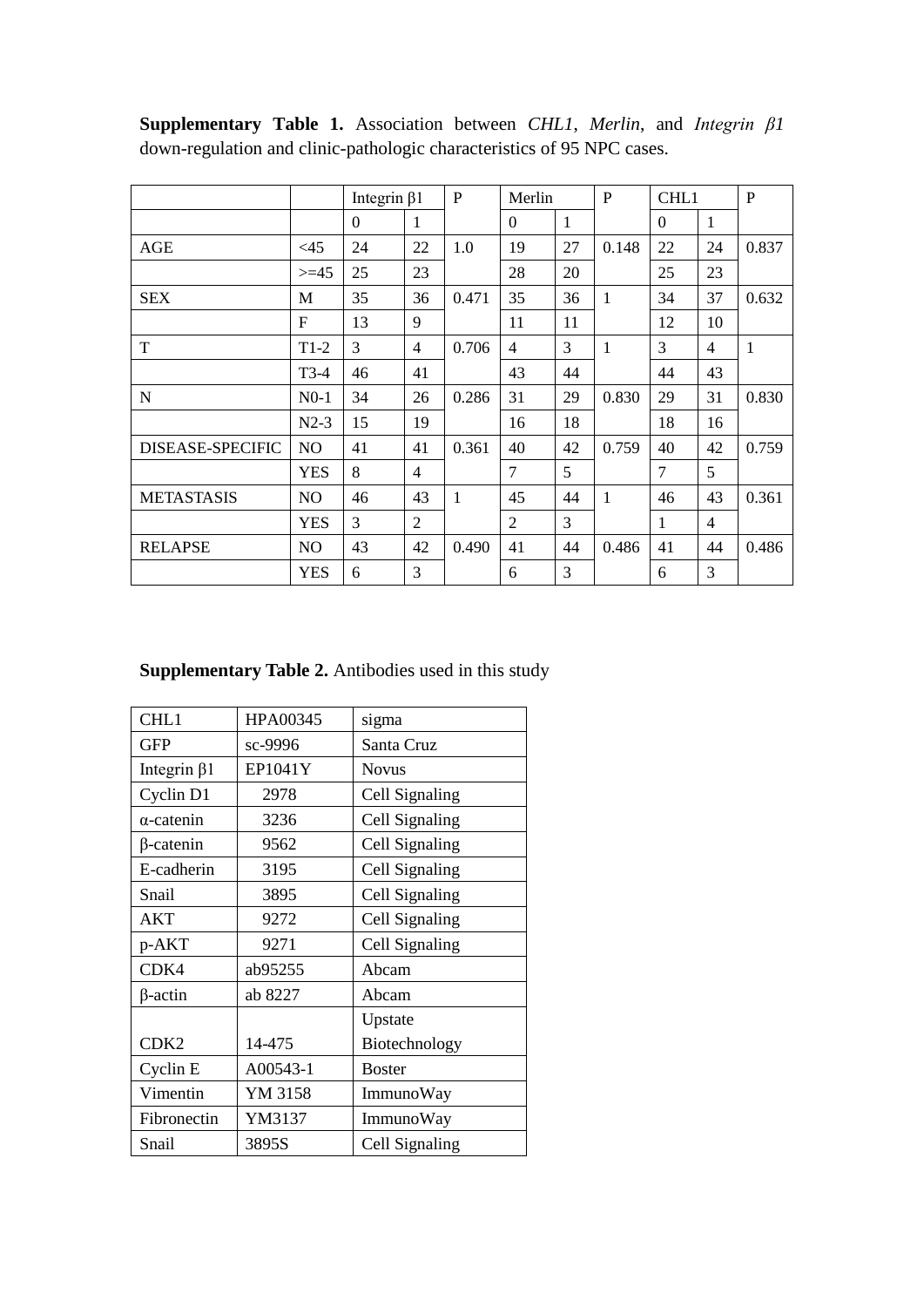



**Supplementary Figure** (A) Expression of *CHL1* in 95 primary NPC cases was compared using qPCR with one mixed normal tissue (N). *GAPDH* was set as an internal control. (B) Kaplan–Meier analysis was used analyze the down-regulation of *CHL1* associated with the Disease-Free Survival (DFS) time (P > 0.05). (C)